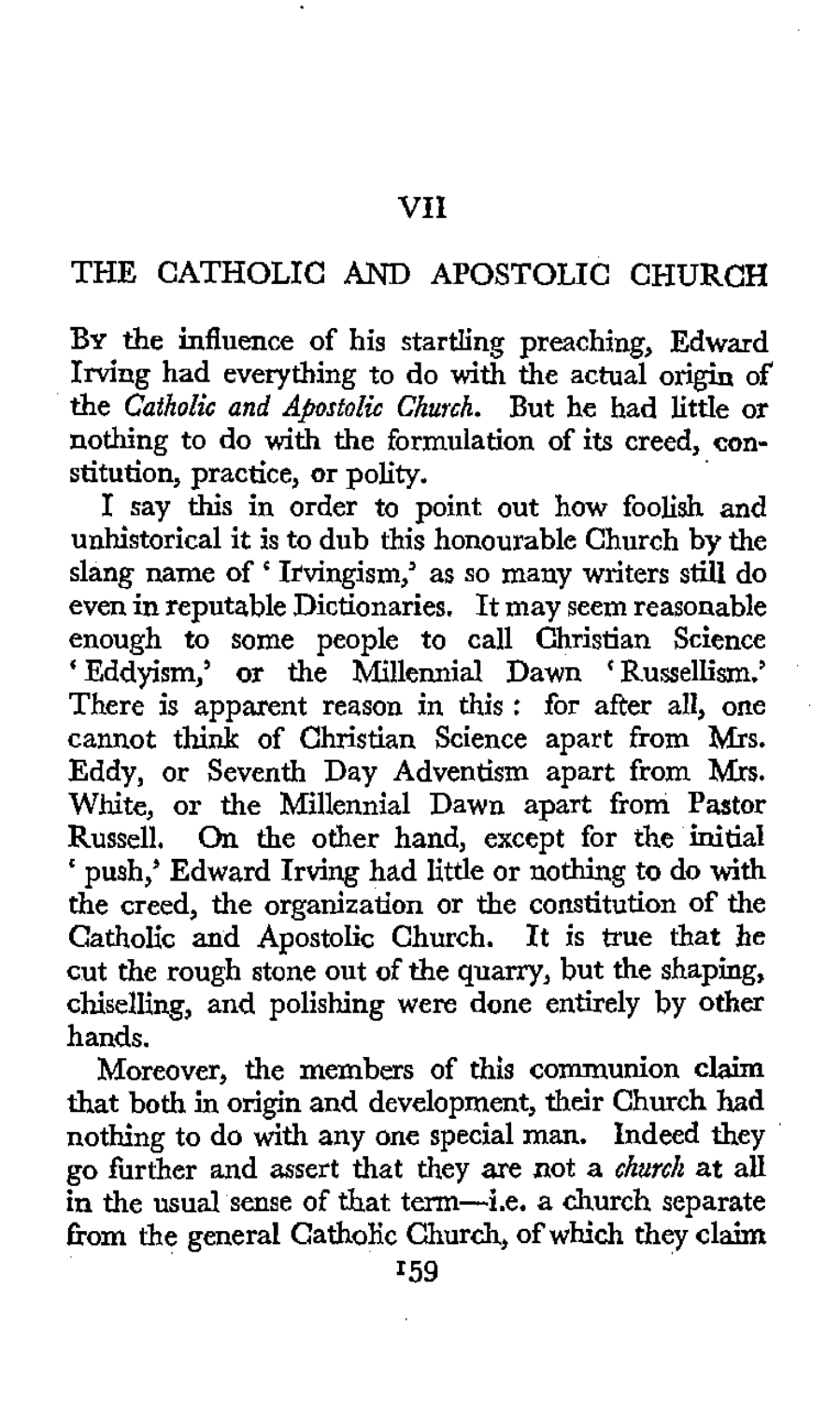**to** be only a part or an aspect. They took historic shape and formed an organization, not to separate themselves from the Church on any difference of creed, principle, or **custom,** but merely to call the attention **of all** churches alike to the need of witnessing to the imminent Coming of Jesus. Once that witnessing had been fulfilled and the churches awakened and stirred, they were willing to dissolve themselves. . Since this ideal or hope was not fulfilled, they still exist in a diminished fashion, seeking no converts, issuing no propaganda, and sponsoring no evangelism. Unfortunately they have discovered that it is easier to form an organization than dissolve it, or to make **a**  schism than heal it.

In point of history, then, Irving had no determining part in the formation or design of their Church. Indeed, I question if he had a mind creative or constructive enough for this task. At best he was a prophet, a visionary, a voice-and 'a voice' cannot build, though it may stir others to build. As we shall see, he was in no sense either a constructive thinker or an ecclesiastic.

**I** 

None the less, to understand the Catholic and Apostolic Church, we must begin with this remarkable man. It was **his** personal influence, especially his predictive preaching, that first moved the men of his generation. What a romantic and tragic life he had, one of amazing success and equally amazing failure !

He was born at Annan in Dumfriesshire in **1792** of parents of **good** local influence and standing, his mother coming from the ' bonnet lairds ' of the district.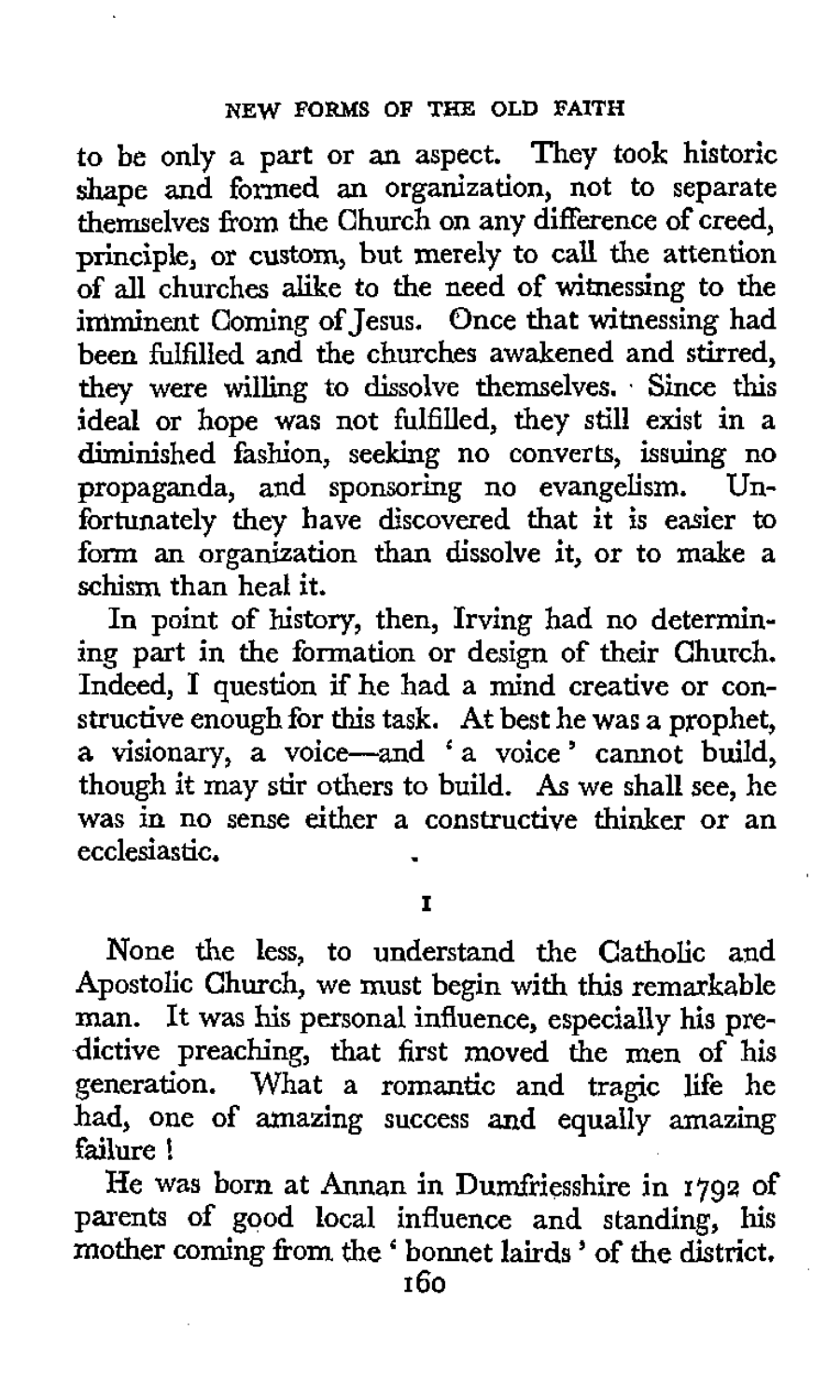He was baptized in the local Church of Scotland, which in that special area was much influenced by the traditions of the Covenanters, many of whom used to pray passionately for the Coming of Christ in power to free them from the persecution of their political oppressors. (Incidentally this may explain much in Irving's later career.) He received a good education in the Academy of the town, where he gained prizes fairly easily in his classes. He went afterwards to Edinburgh University and graduated M.A. in 1809, just in his eighteenth year. Here also he earned some distinction. Years Iater, Thomas Carlyle said, 'The first time I saw Irving was six-and-twenty years ago in his native town of Annan. He was fresh from Edinburgh, with college prizes, high character, and promise.'

After taking his degree, Irving began his classes in the Divinity **School** of the university to study for the **ministry** of the Church of Scotland. In order to help himself through his studies-as many Scots students nimselt through his studies—as many Scots students<br>then had to do—he became master of a new 'mathematical school' opened at Haddington. He stayed here for two years while studying for the ministry. **It**  was during this time that he gave private lessons to a young girl, afterwards so famous, Jane Baillie Welsh, who later became the wife of Thomas Carlyle. (May I add here in parenthesis that there was a strong affection between Jane Welsh and Irving, and even **a**  possibility of marriage, had circumstances permitted. It was Irving who later introduced Thomas Carlyle to Jane Welsh. Long afterwards, when poor Irving became notorious for his mysterious 'voices **and**  tongues,' the wise **and** able Jane Carlyle remarked, ' If I had married Irving, the tongues would never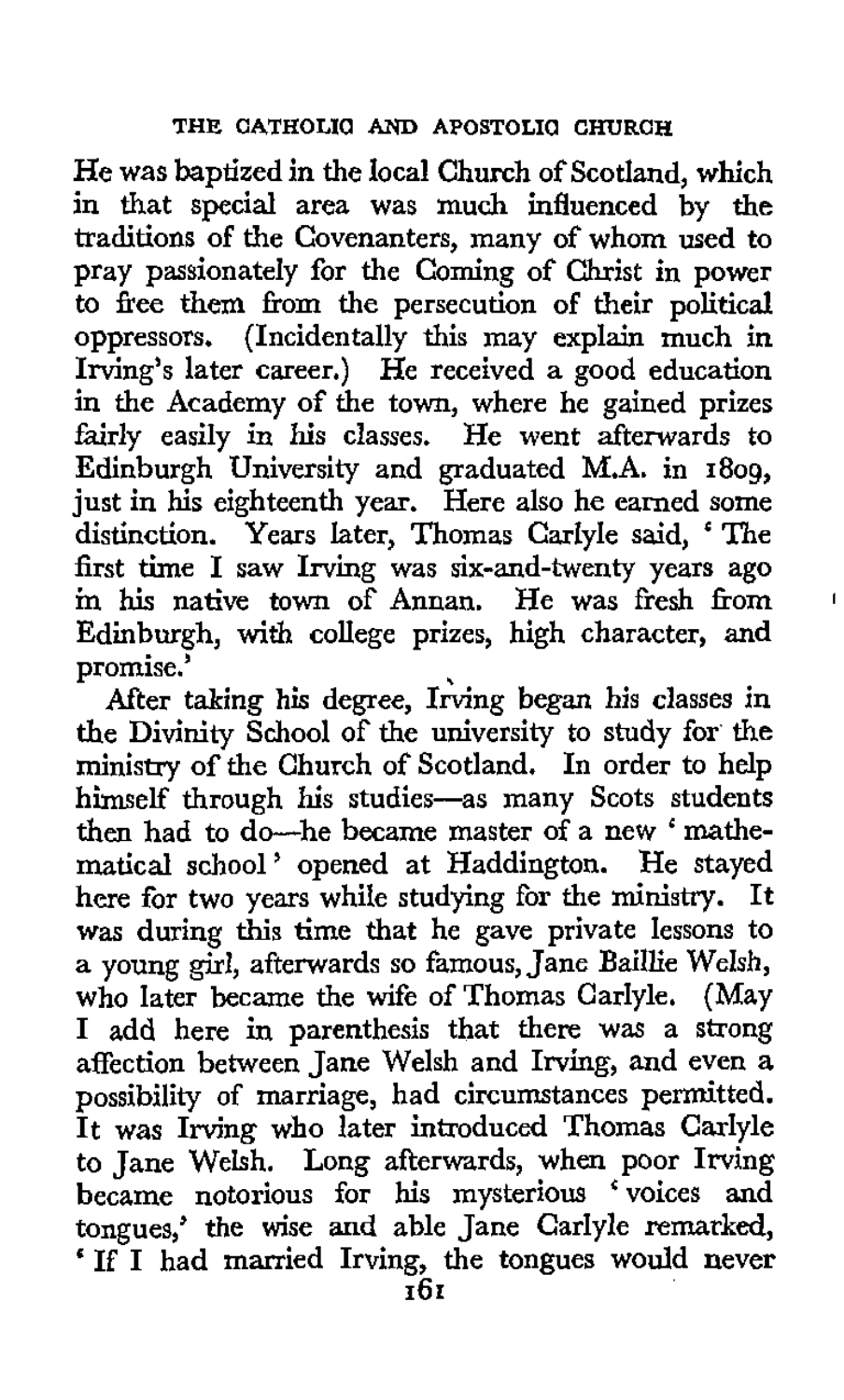have been heard.' Perhaps her **own** wise tongue would never have given them a chance !)

After Haddington, Irving went to open a new school at Kirkcaldy. There, having now qualified as a divinity student, he was licensed to preach by the local Presbytery. But oddly enough, considering his later fame and power, wherever he preached in **his**  own land, he made no appeal at all to the Scots people. One old elder, a typical sermon-taster, said **'He** had ower muckle grandeur,'---perhaps a more acute criticism than the critic thought !

While he was in Kirkcaldy, Thomas Carlyle came to open another school in the same town ; and Irving, who was two or three years his senior, became **his** fast friend and gave him every help with books and study --so much so that Carlyle later recorded in his fine tribute, ' But for Irving, **I** had never **known** what the communion of man with man means. His was the freest, brotherliest, bravest human soul mine ever came in contact with: I call him on the whole the best man I have ever, after trial enough, found in this world, or now hope to find.' **<sup>1</sup>**

Irving resigned from his school in **1818,** and went **to**  Edinburgh for further study. He still tried and hoped, all in vain, to receive a call **to** some Scottish church. Then one **of** the odd things that marked his life **hap**pened. He had been licensed to preach in **1815,** and for four long years, nobody would have him. But in August **1819,** while he **was** giving a chance 'supply' in a pulpit during *a* minister's holiday, the famous Dr. Thomas Chalmers happened to be one of the worshippers. Chalmers immediately got into touch with the young man, and said in effect, 'Come *to* 

'

<sup>1</sup> Carlyle's *Miscellanies*, vol. ii, 'Death of Edward Irving '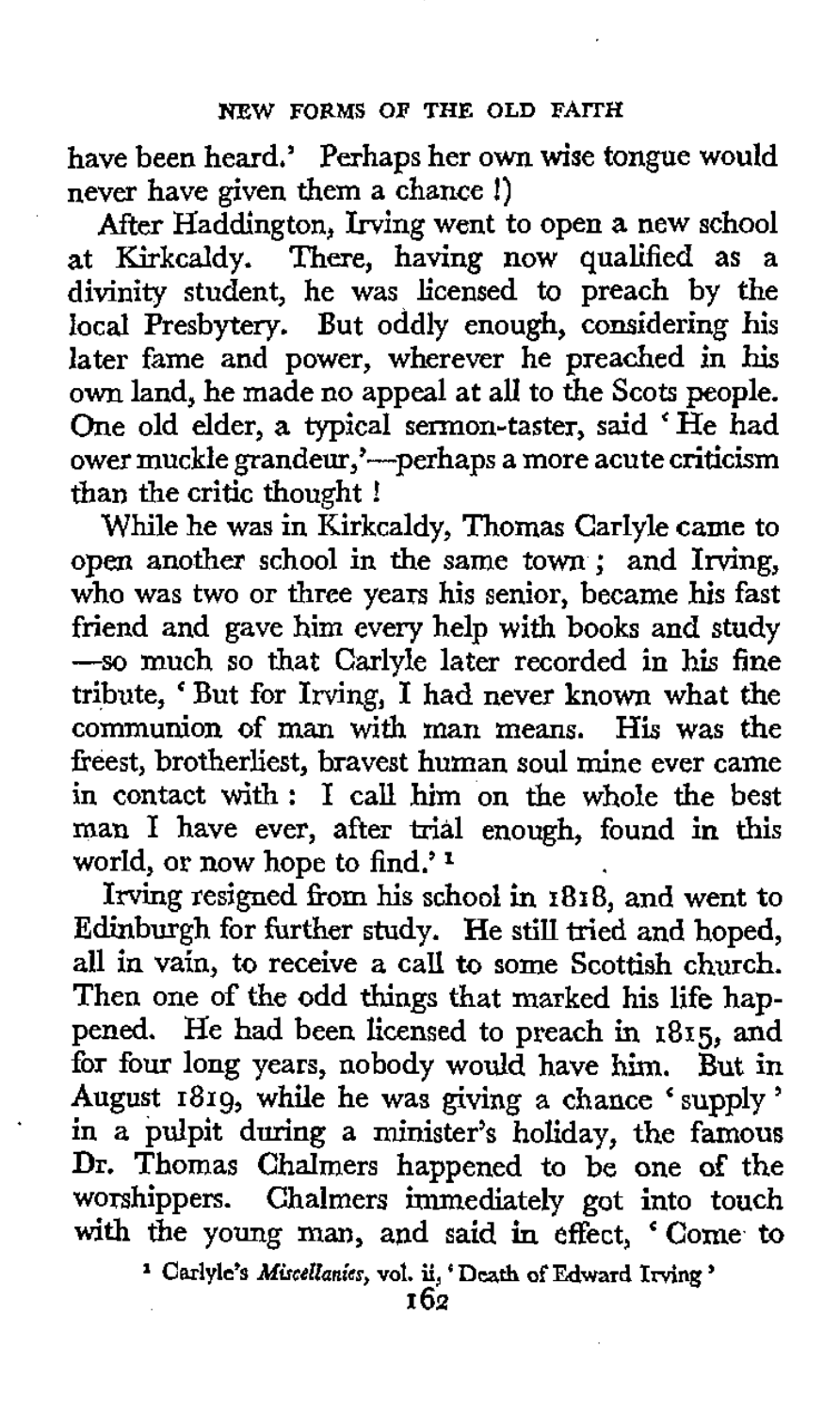Glasgow and be my assistant.' And so, at St. John's, Glasgow, there were for **two** years in the same pulpit the two most famous preachers of Britain in that generation.

But Edward Irving, besides being only an 'assistant,' always felt swamped beside the massive Chalmers. Hazlitt in his essay on Irving in *The Spirit of the Age* gives an interesting contrast between these **two** great preachers, though it is only fair to remember that Hazlitt despised Irving. ' The small frontispiece prefixed to the *Orations* does not serve to convey an adequate idea of the magnitude of the man, nor of the ease and freedom of his motions in the pulpit. **How**  different is Dr. Chalmers! He is like a 'monkeypreacher ' **to** the other. He cannot boast of personal appearance to set him off. But then he is like the very genius or demon of theological controversy personified. He has neither airs nor graces at command; he thinks nothing of himself; he has nothing theatrical about him (which cannot be said of his successor or rival) ; but you see a man in mortal throes and agony with doubts and difficulties, seizing stubborn knotty points with his teeth, tearing them with his hands, and straining his eye-balls **till** they almost start out of their sockets, in pursuit of a train of visionary reasoning, like a Highland Seer with **his** second sight.' Then he adds, ' If Mr. Irving is an example of what can be done by the help of external advantages, Dr. Chalmers is a proof of what can be done without them. The one is most indebted to his body, the other to his mind. If **Mr.**  Irving inclines one to suspect fashionable and popular religion of a little anthropomorphism, Dr. Chalmers effectually redeems it from that scandal.'

Thus when Irving received an invitation, he agreed to leave Glasgow and go to **a** little down-at-heels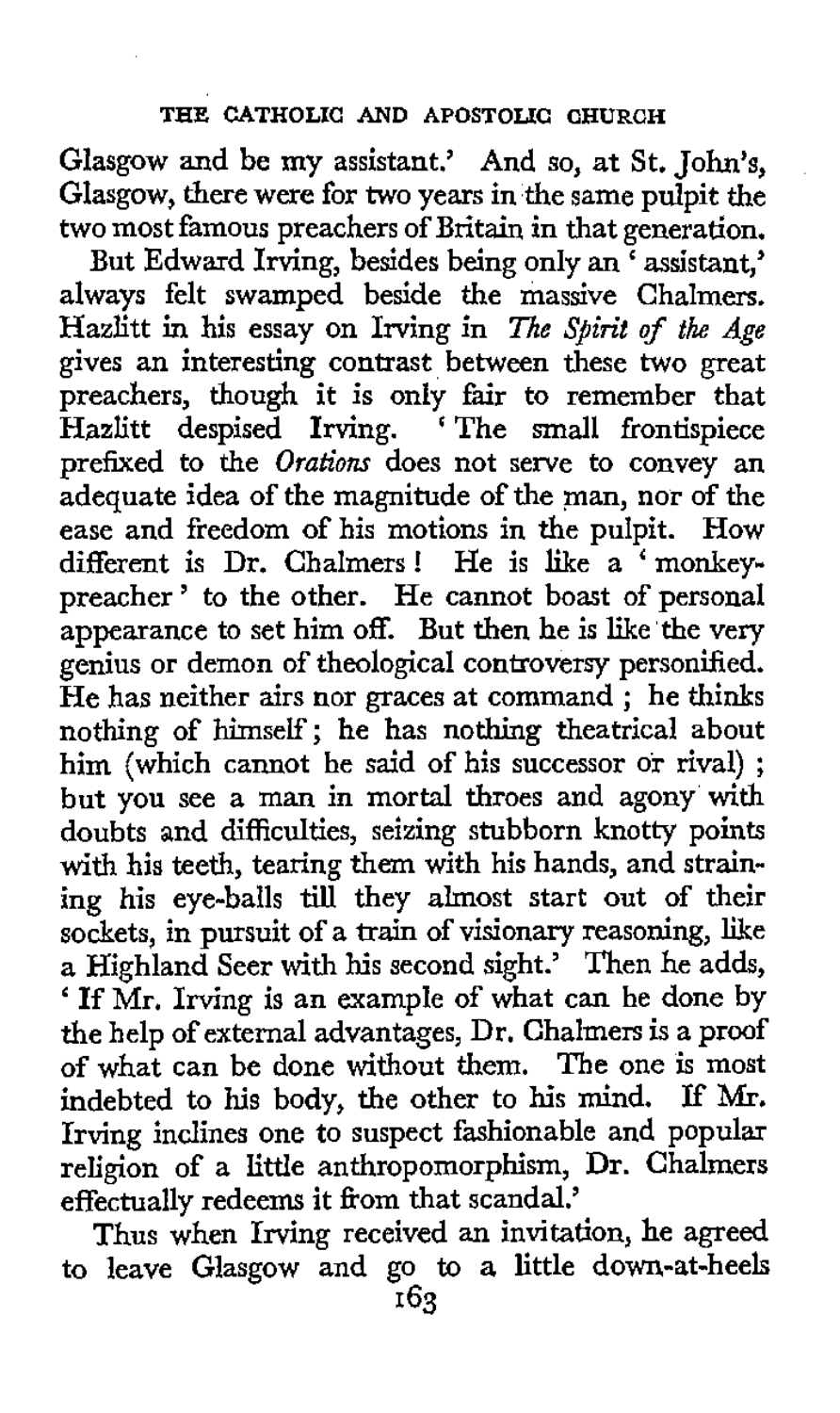Scots Kirk in London, Caledonian Church in Hatton Garden. 'His Presbytery at Annan then ordained him in his thirtieth year. It is odd to think that the man who was to move London like **a** hurricane and found a church, could not receive a call to serve in his own land, or even be ordained till his thirtieth year---ar<br>he was ordained only when leaving it !

**2** 

He went to London in **1822.** He leapt into fame in a few weeks. He attracted so many people from all denominations that his little church almost burst its walls with the packed crowds. *All* the social and literary celebrities **of** the day, including people like Coleridge the poet, Canning the Prime Minister, and the Carlyles, came to hear him. In a public debate in the House of Commons Canning referred to him **as** one of the ' great orators ' among men. His oratory was indeed amazing, and his voice was fine and resonant. He had a noble presence, commanding stature, and handsome features, But, in spite of Hazlitt's sneer, it was not his presence but his *power*  that moved London. He was soon forced to leave the little church in Hatton Garden, and build **a** large church, still known as Regent Square Presbyterian Church, in 1827. *The Dictionary of National Biography* says that 'the crowds came and they stayed '; and it adds, ' He spoke with a strange note *of* authority ; others might reason and expostulate, **he** dictated.' **By** this time-perhaps no great loss-the society people who had flocked to the church for a new kind of thrill had left him, chiefly because of his pre-occupation in Second Advent teaching and his singularities of **164**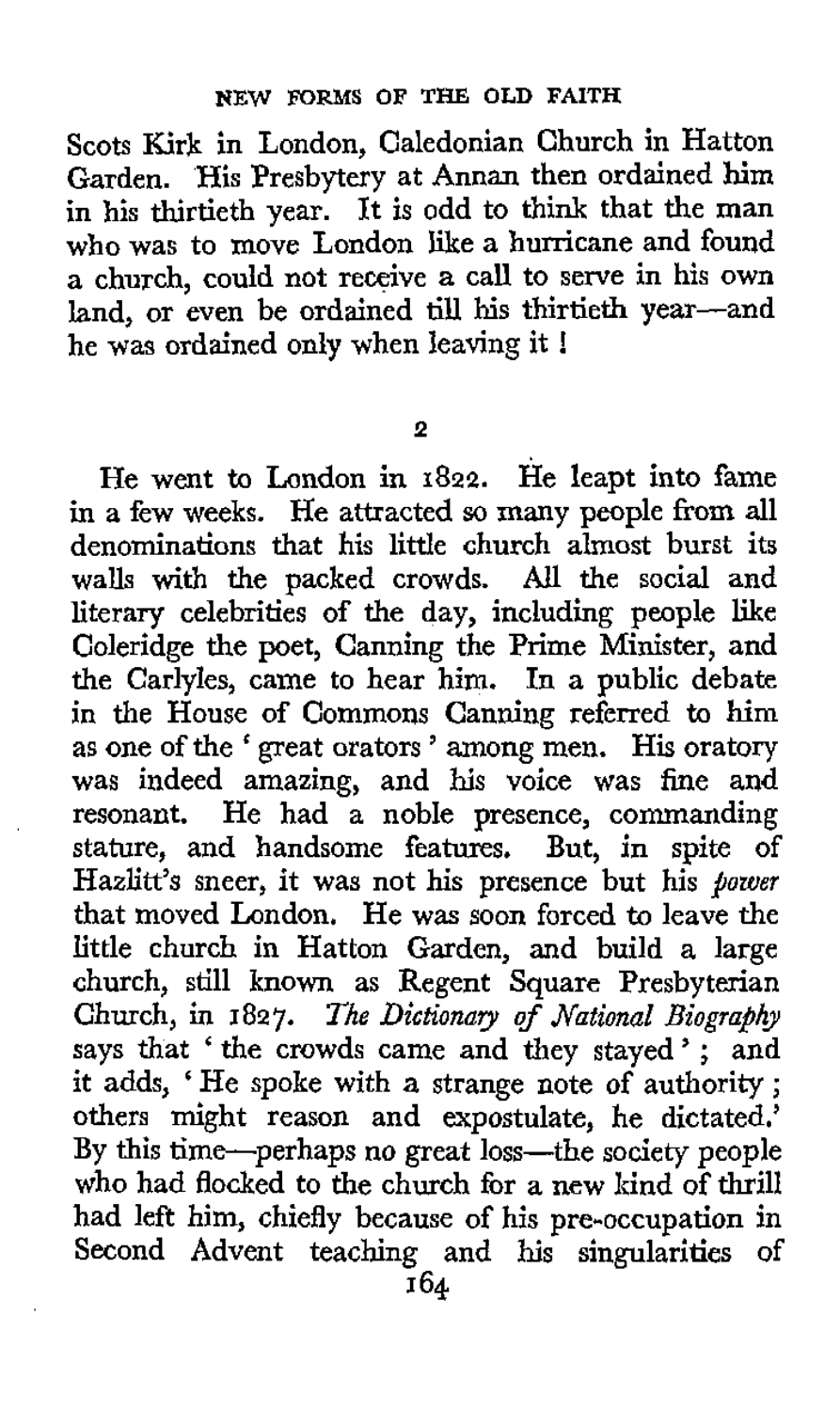## **THE CATHOLIa AND APOSTOLIC CHURCH**

doctrine. But the common people were still there in great numbers.

Then, unfortunately for himself, he began to publish, and with this, disaster drew near. For some time he had interested himself deeply in prophecy, especially in dubious debates about the time of the Second Coming of Jesus, which he himself believed to be immediate. In **1823** he had published a book of his discourses called *For the Oracles of God;* and this was followed in **1826** by a translation of a book by a Spanish Jesuit, called *The Coming of the Messiah in Majesp and Glov,* for which he wrote a remarkable preface. In **1828** he published his *Homilies on the Sacraments.* **All**  this led him into an exposition of his beliefs and doctrines ; and it was from these published addresses, which could be examined word by word by Church Courts, that his great disaster came.

It is easy to understand how he became absorbed in prophecy. **All** Europe was then in a ferment after the Napoleonic Wars, and to this had been added widespread industrial troubles and agitations at home. People began to speak, as they are so apt to do in days of change and crisis, about the end of things, the break-up of society, and the coming Judgment. **As**  we can understand, a subject like this lent itself readily to Irving's literary, picturesque, and oratorical treatment. But worse ! Although he was poorly equipped **as** a precise thinker and constructive theologian, he began to deal with theological issues, both in his sermons and books, especially with the problems of the Incarnation and Nature of Jesus. Few of us to-day would consider Irving unorthodox or heretical in his estimate of our Lord's nature and mission-any more than we should consider his friend and fellow-church-<br> $165$ <br> $18$ **1% (Bos) 165**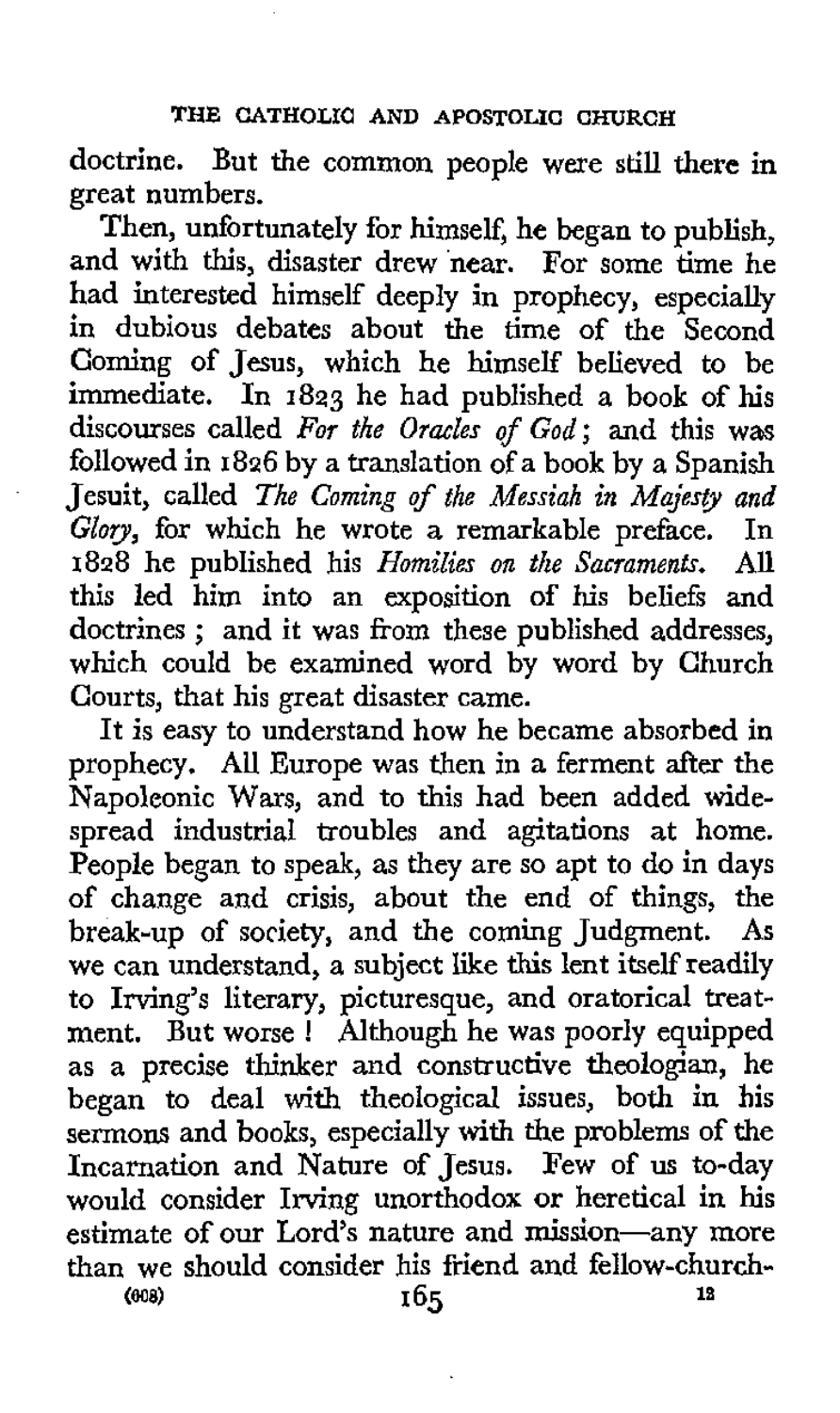man, McLeod Campbell of Row, unorthodox. But Irving's language, which always savoured more of popular oratory than balanced statement, was certainly unfortunate and alarming to the orthodox people of that day. Actually, he was only concerned to show one thing-how deeply and really Jesus entered into our nature, what Irving slackly called *our SinfaZ nature.*  But his words, more picturesque than precise, led people to believe-wrongly, I am sure-that he attached a sinful nature' to Jesus. In any case, for this, and also for the excesses and consequences of his alarming teaching about the Second Coming of Jesus, he was tied before the Presbytery of London in **1830** ; and having been convicted of heresy, he was ejected from his new church in Regent Square in **1832.** 

The London Presbytery could not depose him from the ministry, as Irving claimed ' exemption from their jurisdiction,' since he had been ordained by a Presbytery in Scotland. But none the less he had to go out from the church building of Regent Square. The big part of his congregation moved out with him and formed **a** new unattached congregation in Newman Street. From **this** migration began the new movement called afterwards The Catholic and Apostolic Church.' Actually it was not till **1835,** a year after Irving's death, that the Catholic and Apostolic Church took definite shape-which shows how little Irving had to do with its organization, creed, **or** constitution.

Unfortunately it was his own Kirk Session in Regent Square that first began proceedings against him, When he was ejected, most of the solid Scots people remained in the church ; and it was with **a** mixed gathering of people from every quarter and every communion that he went out and began the church in Newman Street.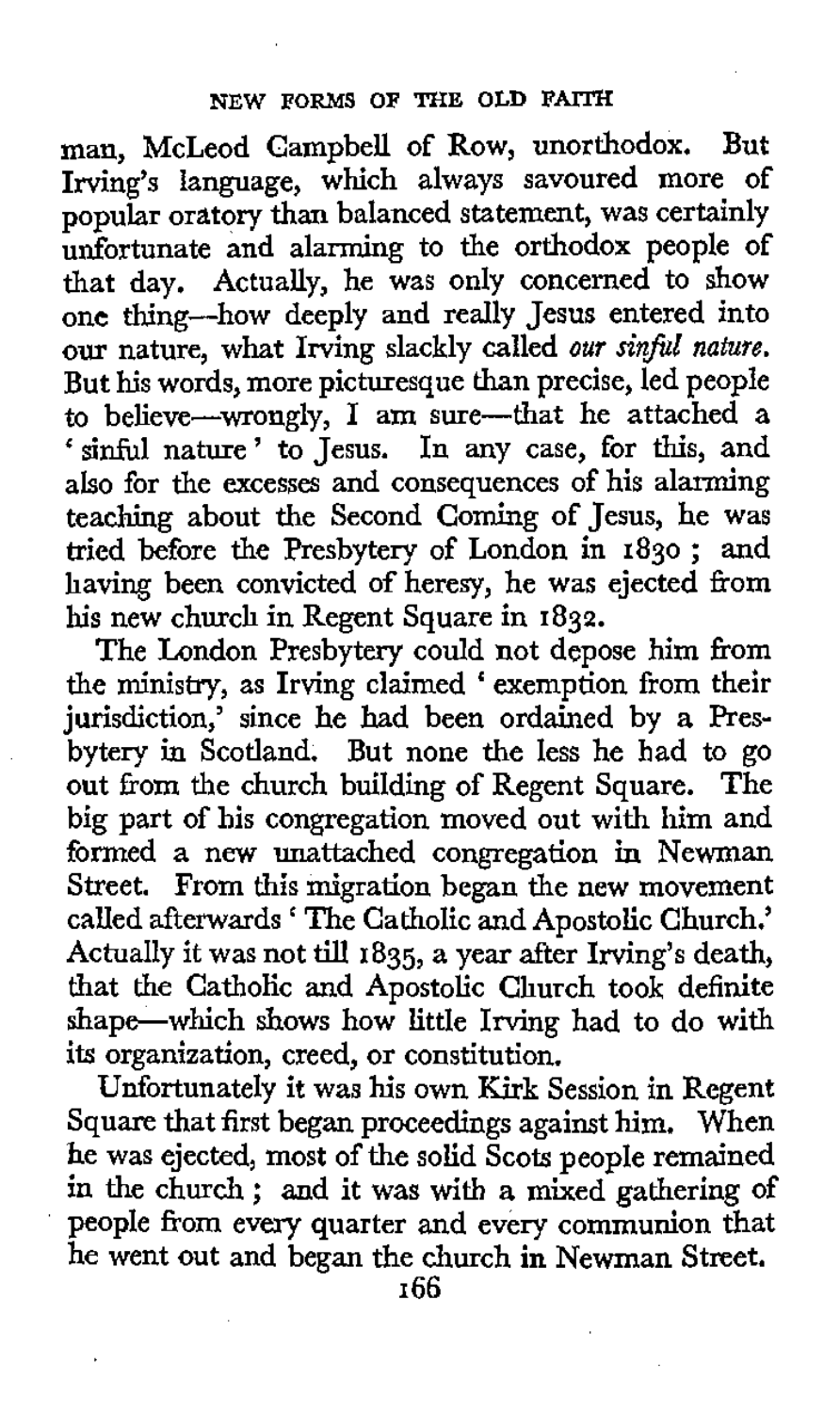But so far, he was still by law a *minister of the Church of Scotland* and could still take his place among his people and act as an ordained minister. Then **the**  worst blow fell. The Presbytery of Annan that had ordained him summoned him to appear before them for heresy and disorder. He came north in poor health and pleaded his own cause with astonishing power and eloquence. But in spite of this the Presbytery unanimously deposed him from the ministry of the Kirk of Scotland in **1833.** On this hangs a **sorry** tale which. in the end shows the astonishing humility of this remarkable man.

Here is what happened. He had become overwhelmingly impressed with the immediate coming of Jesus, though, unlike most people of that sort, he never indulged in inventing dates and times and seasons. **AU** he believed was that the Advent was soon, if not immediate. That being so, Christ's Church should be ready to receive its Lord. Hence, the Church should get back at once to the conditions of the Apostolic days.

**It** is worth noting here how constantly all these systems which centre round the Second Coming demand that the Church should get back to ' the conditions of the Apostolic days.' Why should the developing Church, amid modern economic and spiritual problems, seek to revive the conditions of a past century? There was nothing sacrosanct or peculiarly divine in **the**  methods or conditions **of** the Apostles' day. In **the**  name of the Holy Spirit, who has promised to lead **us**  into all new truth, why should we make a fetish of **the**  first century? By *the* leading of the Holy Spirit the first century devised methods which suited the **first**  century. By **the** leading **of** the same Holy Spirit, **the**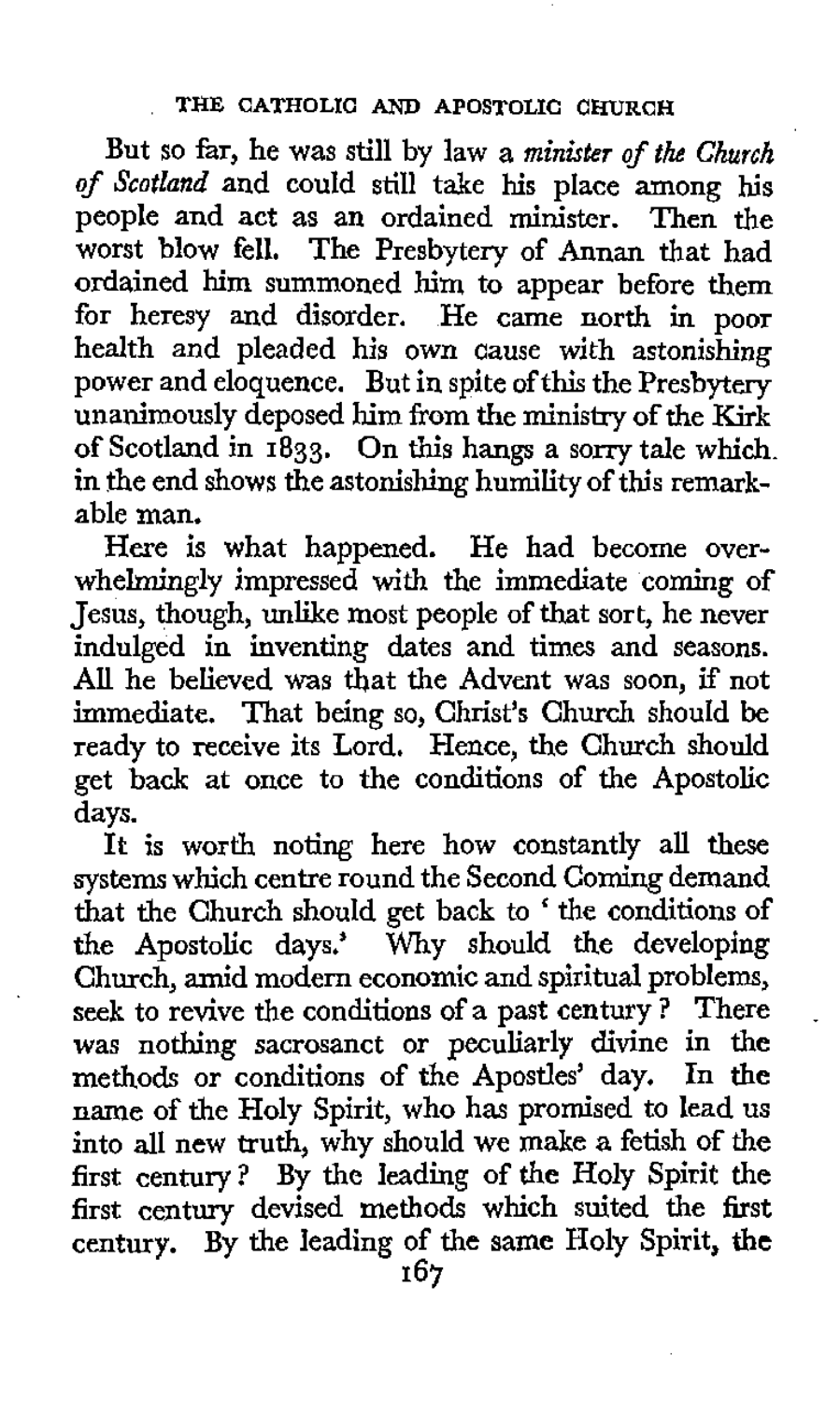twentieth century will be enabled to devise ways and means which can alone suit the conditions of the twentieth century. If we disbelieve this, **we** disbelieve the leading of **God.** 

Believing, however, that we must return to early methods, Irving argued that there should be apostles, prophets, people speaking with tongues, evangelists, and pastors. Under his influence, the ecstatic conditions of the first century began to happen in London and other places. People professed to speak with tongues, breaking out in the services and taking command of the meeting. At first, this only happened at private gatherings, but in **1831** the public services at Regent Square began to be interrupted by an outburst **of**  unintelligible discourse from a female worshipper, and these interruptions soon became usual. Irving humbly hailed all this as **the** crown of his ministry. 'I did rejoice with great joy that the bridal jewels of the Church had been found again.' The point to observe is-that he gave this ' prophetic utterance ' the *highest authority* in the Church.

When Irving was finally deposed as a minister of the Church of Scotland, these prophets **said in** effect : 'You are no longer an ordained minister; you must be ordained again by us.' And humbly-I do not know many acts just so humble *as* this-this great man who had begun everything for these people was *re-ordained ly those whom he himelf had aroused and made.* Thus, the Catholic and Apostolic Church, which historically owed its origin to Edward Irving, made him one of its less important members. I quote from The Dictionary of National *Biography, 'An* inspired voice from a prophet said that having lost his orders in the Scots Church, he must Well, what was the result?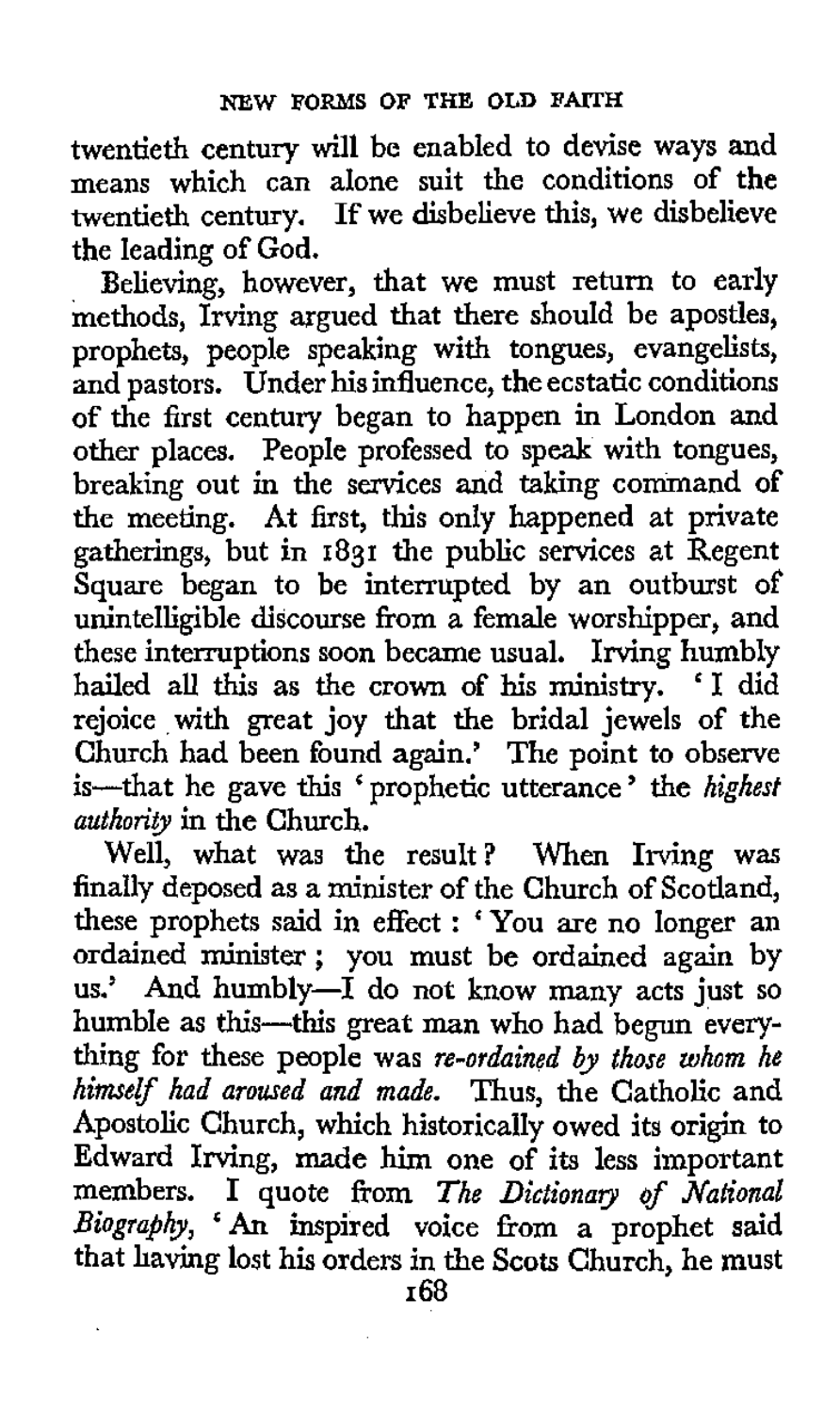not administer the sacraments till he had received fresh ones.' And the great soul of Irving said Yes.' Humbly and reverently he allowed himself to be re-ordained.

When at last the prophetic voice of one of these so-called ' inspired people ' announced that he could be re-instated, Irving was allowed to resume office, by the ordination of the new Apostles. Shortly afterwards, another mysterious prophetic voice, supposed to be given in vision, sent him away fiom London on a mission to Scotland. *As* humbly as ever, this man who had called the new church into being set off on his journey to the North in mid-winter, though already seriously ill with threatened consumption. He reached Glasgow, and died there, broken in health and in heart, on 7th December **1834,** aged only forty-two. He was buried in the crypt of **the** ancient Cathedral of St. Mungo ; and they put a picture of *John the Baptist*  over **his** last resting-place. Some one had a real flash of genius there, for like John the Baptist, Irving was only a ' voice crying in the wilderness.' Only a voice ! But what a good and gracious voice !

*So* died Edward Irving, one of the few Scotsmen to found an alien church. And even then, he **did** not found it ! For as soon as he admitted the supreme rights of the new apostles and prophets, whom he had called into being, *they led, and he humbly followed.* Perhaps his noblest moment was in **his** apparent defeat. The man who moved London was humble enough to tie other men's shoe-strings.

Let Thomas Carlyle write his epitaph. ' The man was appointed a Christian priest ; and he strove with the whole force that was in him to be it. He clave to his Belief, as to his soul's soul ; followed it whithersoever, through earth or air, it might lead him ; toiling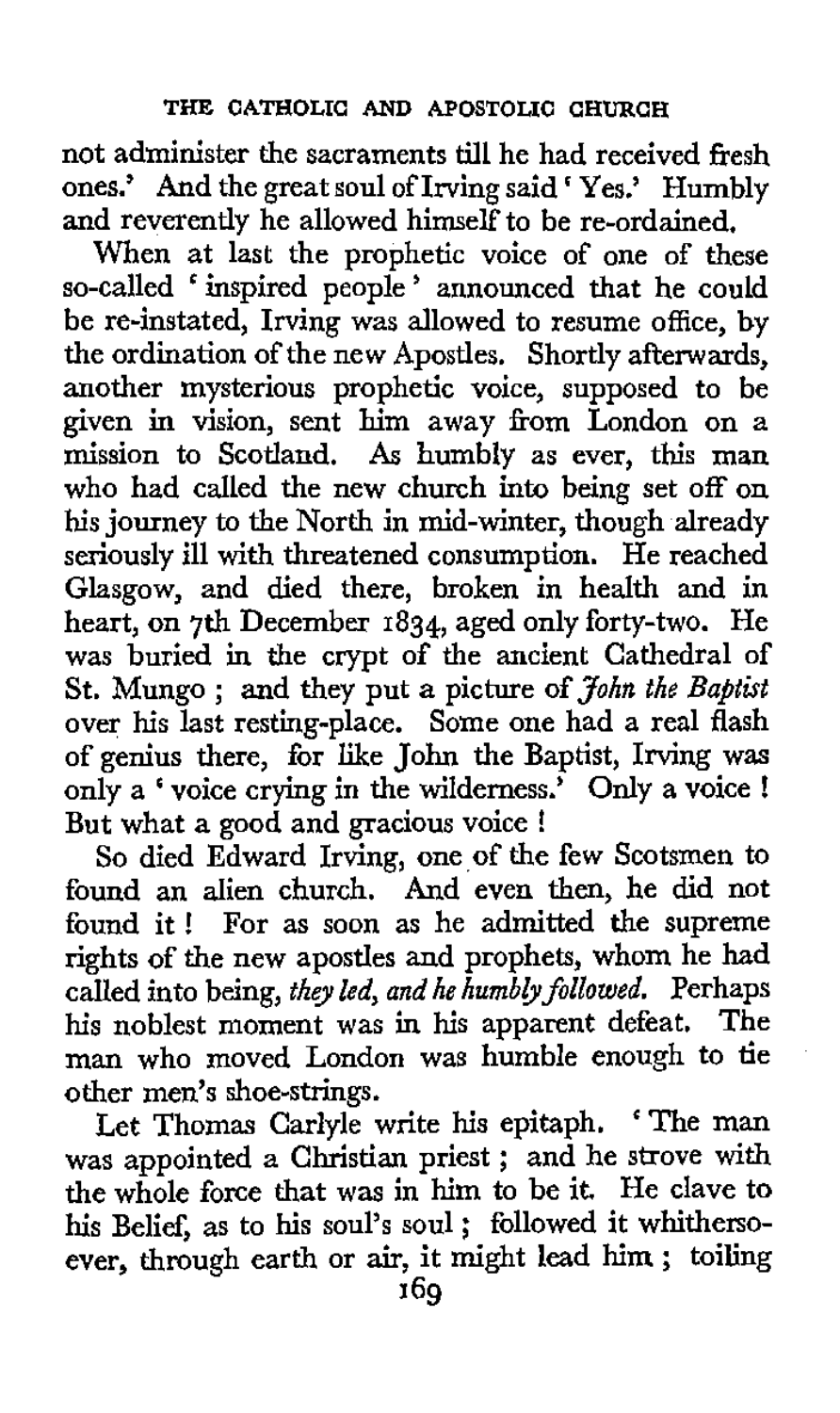as never man toiled to spread it, to gain the world's ear for it-in vain. The misguided noble-minded had now nothing left to do but die. He died the death of the true and the brave. His last words, they say, were " In life and in death I am the Lord's "-Amen, Amen.' **<sup>1</sup>**

**3** 

The Church, of which he was the historic occasion rather than the founder, is called the *Catholic and 'Apostolic Church,* because it claims to revive the conditions of the Christian community of the early Church in the days of the Apostles. Believing strongly that Christ was coming immediately, Irving also believed, under the excitement of this idea, that the exceptional and striking gifts of the Spirit which were manifested in the early Church, ought to belong to us equally with the Apostles. We had lost these powers, spiritual healing, and speaking with tongues, because of the unbelieving faithlessness of modern Christians. If only we believed as fully and urgently as the Apostles, we could do the same healing and prophetic work as they did.

This teaching, as I said, had an awakening and unsettling effect on certain parts of Scotland and among Irving's own congregation. Cases of strange faith-healing did actually take place, which Irving at once accepted as a ' sure proof' of the baptism of the Holy Spirit **as** at Pentecost. Thereafter, in answer to his fervent prayers, people in the audience began to speak with tongues and to prophesy. The gift of healing-thus claimed and actually verified in some nervous cases-is an interesting anticipation of what

<sup>1</sup> Carlyle, *Miscellanies*, vol. ii, ' Death of Edward Irving '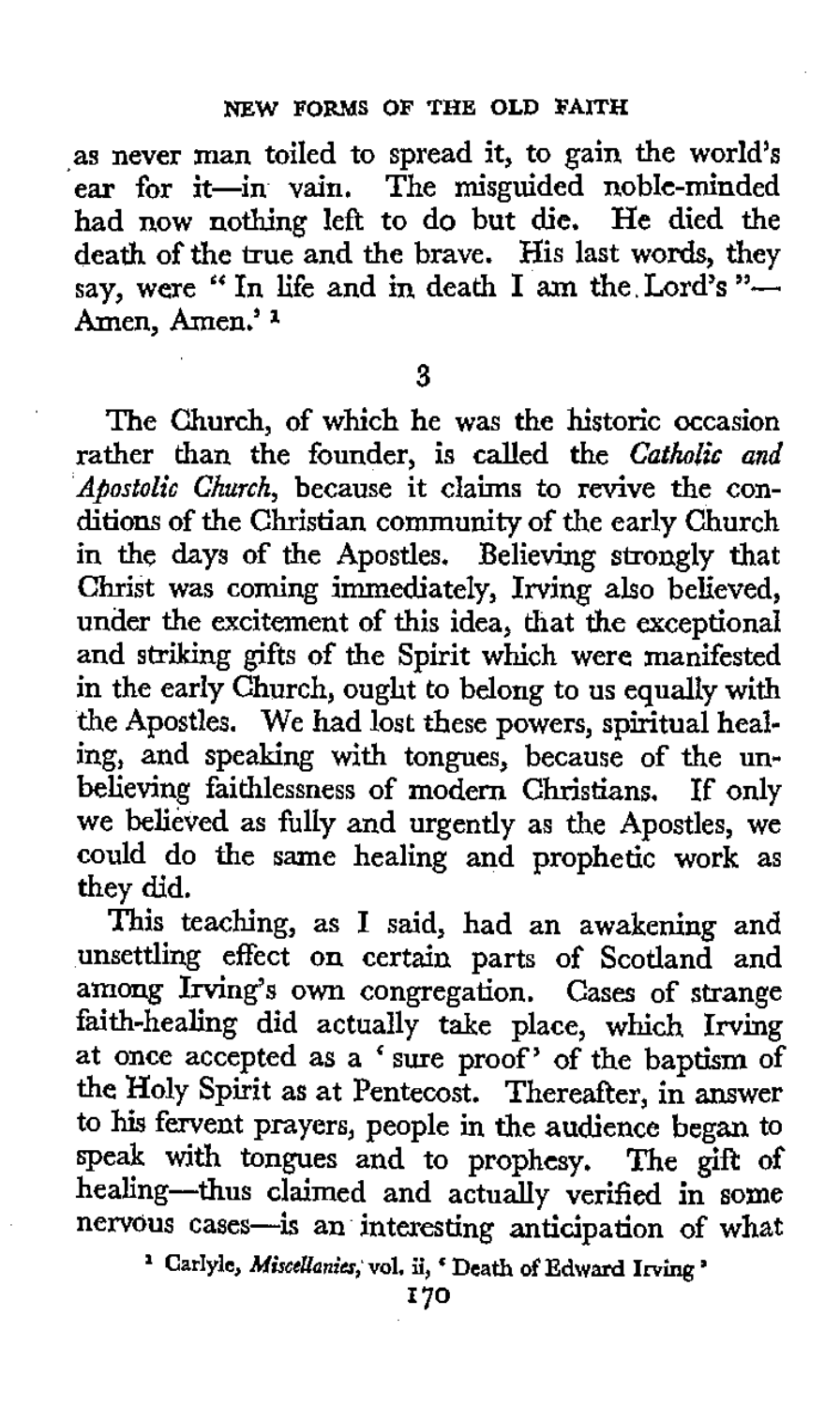## **THE CATHOLIC AND APOSTOLIC CHURCH**

Christian Scientists have claimed to exercise in our **own** day. Strangely enough, Irving spoke of disease, own day. Strangely enough, Irving spoke of disease, like them, as a kind of ' sin ' or ' foolish belief,' almost in Mrs. Eddy's own words. But he had none of her ' denial of matter ' or ' denial of evil ' or ' denial of disease.' He, too, claimed that the spirit could control the flesh-which we all accept as reasonable-but he was wise enough to admit that the 'flesh,' so-called, was just **as** real and as God-given as the spirit.

The Catholic and Apostolic Church has had no great history. It has possessed little power or popular appeal, mainly because it differed from other churches only in its emphasis on the immediate Return **of** the Lord and the need to recall 'the conditions of the apostolic days ' and recapture the lost spirit of the past. Moreover it did not go out even in its early days to evangelize, but only to 'bear witness,' both to the Church and the world, that Christ's advent was coming soon. It has therefore taken little or no part in the affairs of the world or in the reform of social conditions ; for like all these other adventist faiths, it believed that the present world was coming to a quick and sure end. *All* that was necessary was to be ' ready for the Lord.' Its Apostles and Prophets and Ministers were not in any sense *evangelists,* to influence and win the world fiom *sin* and passion, but merely *witnesses,* pointing to the sure coming ' Day of the Lord.' **As** they themselves said, they stood in the world, not to change it slowly by their devoted labours, but **to** assure it that the end was near.

Under their early fervour, the members attempted to revive and recall the state of feeling and the ' gifts ' of the first century, which they believed were a *permanent possession* of the whole Church. Since Christ was coming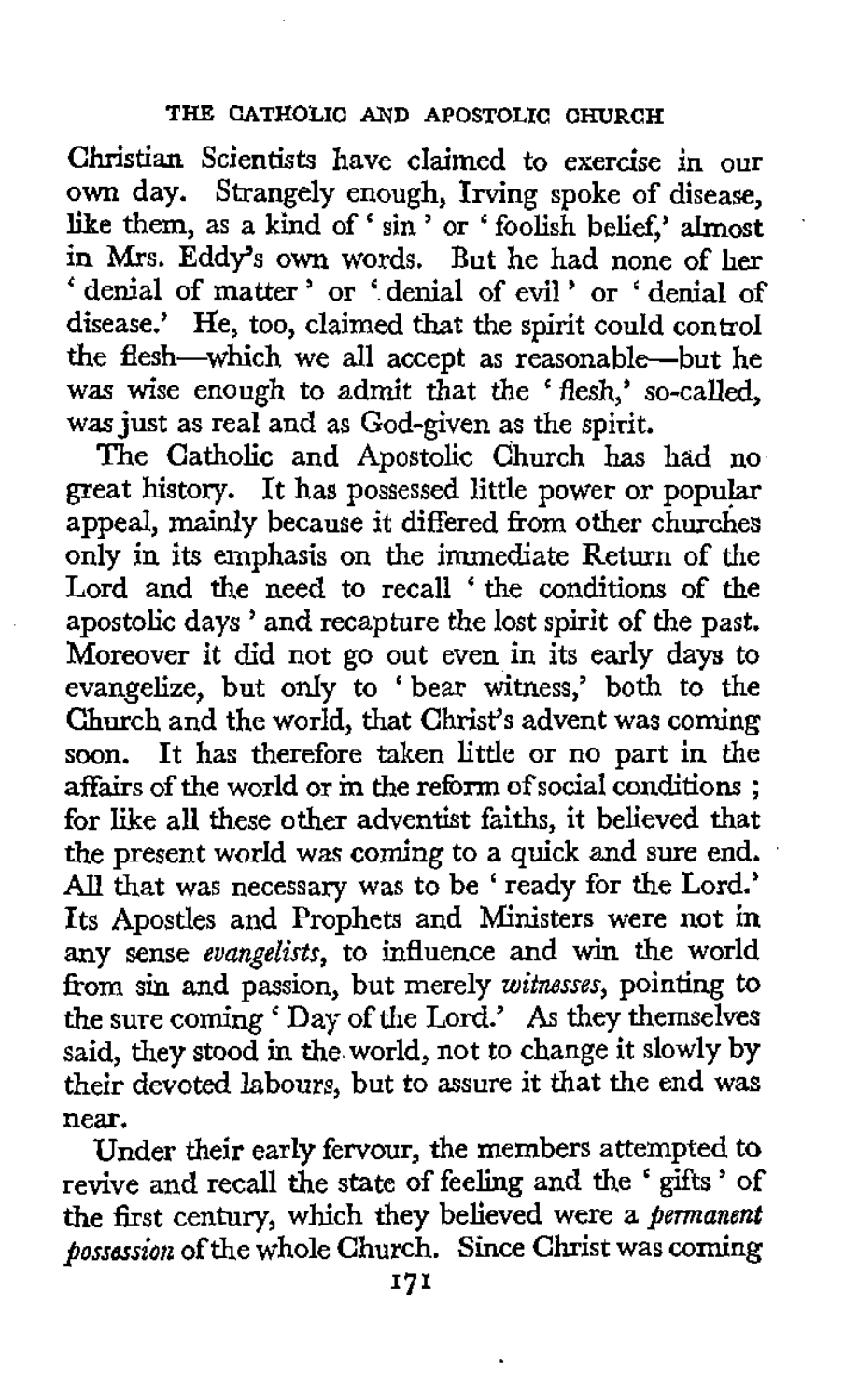immediately, they held that God's will was to choose again *Twelve Apostles,* who would do the works and the signs of the original apostolate. All this, in the deepest sense, is an attempt to recapture the rapture and power of Pentecost, and to re-live the past, The question is-*Can it be done?* 'Would it be desirable in our age, if it could be done? Has there been no deliberate leading of the Holy Spirit during these twenty centuries?<br>'Back to Jesus' may be a good cry; but 'Back to the first century' is not. This happens to be the twentieth century. Can the wonder, the mystery, the miracle of apostolic days be revived now ? The only answer is that wherever it has been tried artificallyand it is bound to be more or less artificial-it has signally failed.

**4** 

The constitution of the Church is an attempt to revive the so-called *fourfold ministry* of the first generation after Jesus.

(i) In the first place, in obedience to a prophetic communication, *Twelve Apostles* were appointed, who were believed to possess and exercise **the** original gifts of Christ's chosen disciples. They were invested with special spiritual privileges and prerogatives. They alone could ' lay on hands ' and ordain others to service. They alone could unfold the 'mysteries of God ' to the waiting Church, and decide on all questions of discipline and order. Even when the 'prophets' spoke, their messages had to be interpreted and authenticated by these Apostles. Their main function, however, was for ' the ingathering of the nations ' at the approach of the Lord. They went out on apostolic journeys, not to preach and evangelize and convert, but simply to bear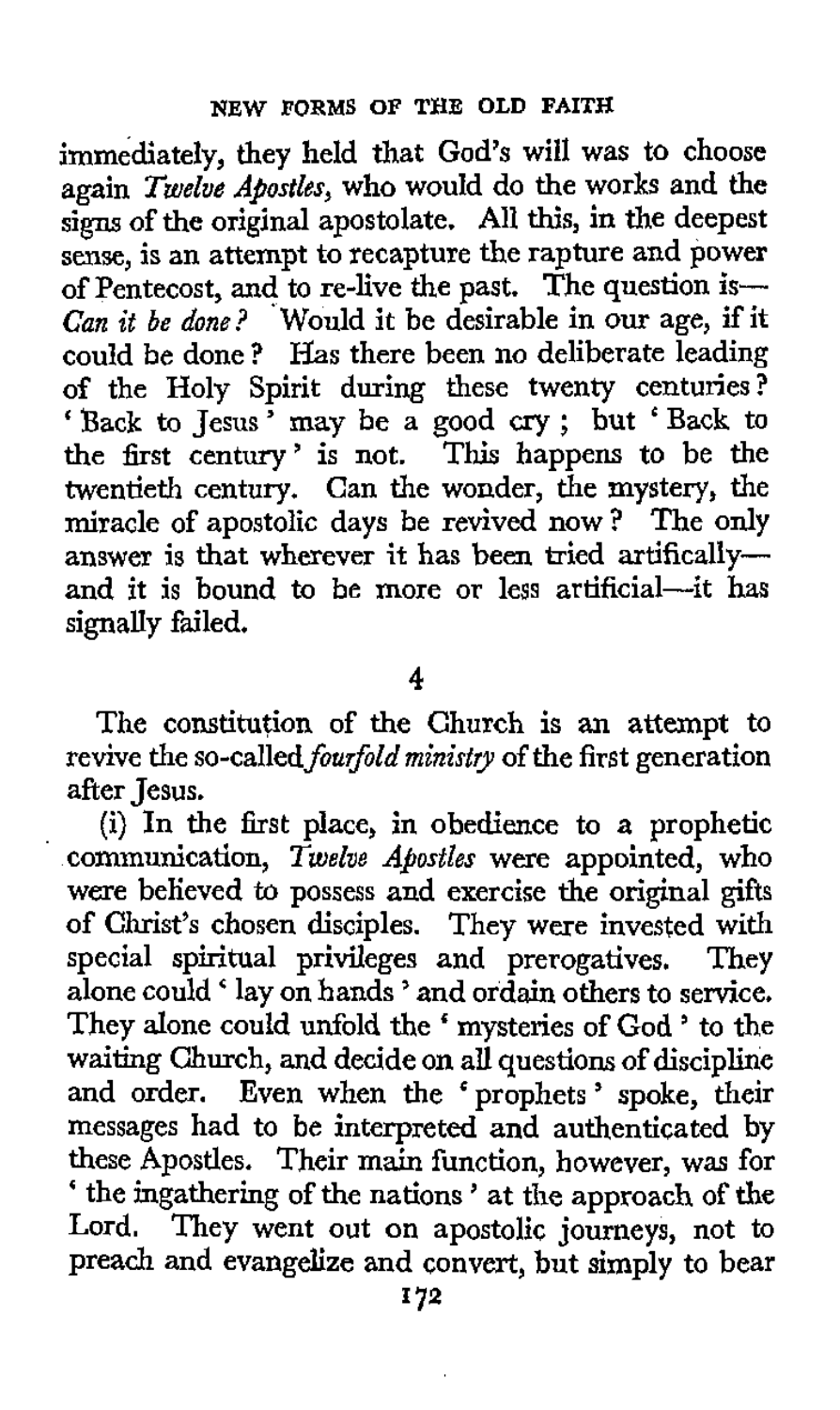their testimony before the nations that the Day of the Lord was at hand. Once this testimony was given, they were ready to wait for the coming Advent. They taught nothing new or different from the recognized Church, but only this message of *perpetual readiness.*  To-day, these Twelve Apostles have died, and the Church is faced with the fact that its early expectations and predictions have been gravely falsified. No new apostles have since been appointed-which is perhaps the best, if the saddest, proof that they now admit the failure of their testimony.

(ii) The Order of Prophets. The function of the Prophets, to use their own phrase, consisted chiefly of ' exhortations to holiness, openings of prophecy, and explanations of symbols.' It was among them, in earlier days, that the 'gifl of tongues' in unknown languages was chiefly prominent. They proclaimed the need of the ' College of Apostles ' ; and they announced the various changes in practice and ritual which, when approved by the 'Apostles,' were accepted in their rather elaborate services.

(iii) *The Order of Evangelists.* Their work consists in declaring the truths of Christ's gospel and bringing home to the Church the message of the Apostles. They are Evangelists, not in the sense of winning the pagan and the indifferent to become Christian, **but** rather to convince all Christians that the day of the Lord's Return is at hand. Thus they are not Evangelists of the world so much as Evangelists of the Church.

(iv) *Pastors and Teachers.* This represents a bind of (iv) Pastors and *leachers*. This represents a kind of<br>'local priesthood ' in the various individual congregations, and consists in the case of each congregation, of the ' bishop,' ' angel,' or chief pastor, with the elders and deacons. The 'angel' of the Catholic and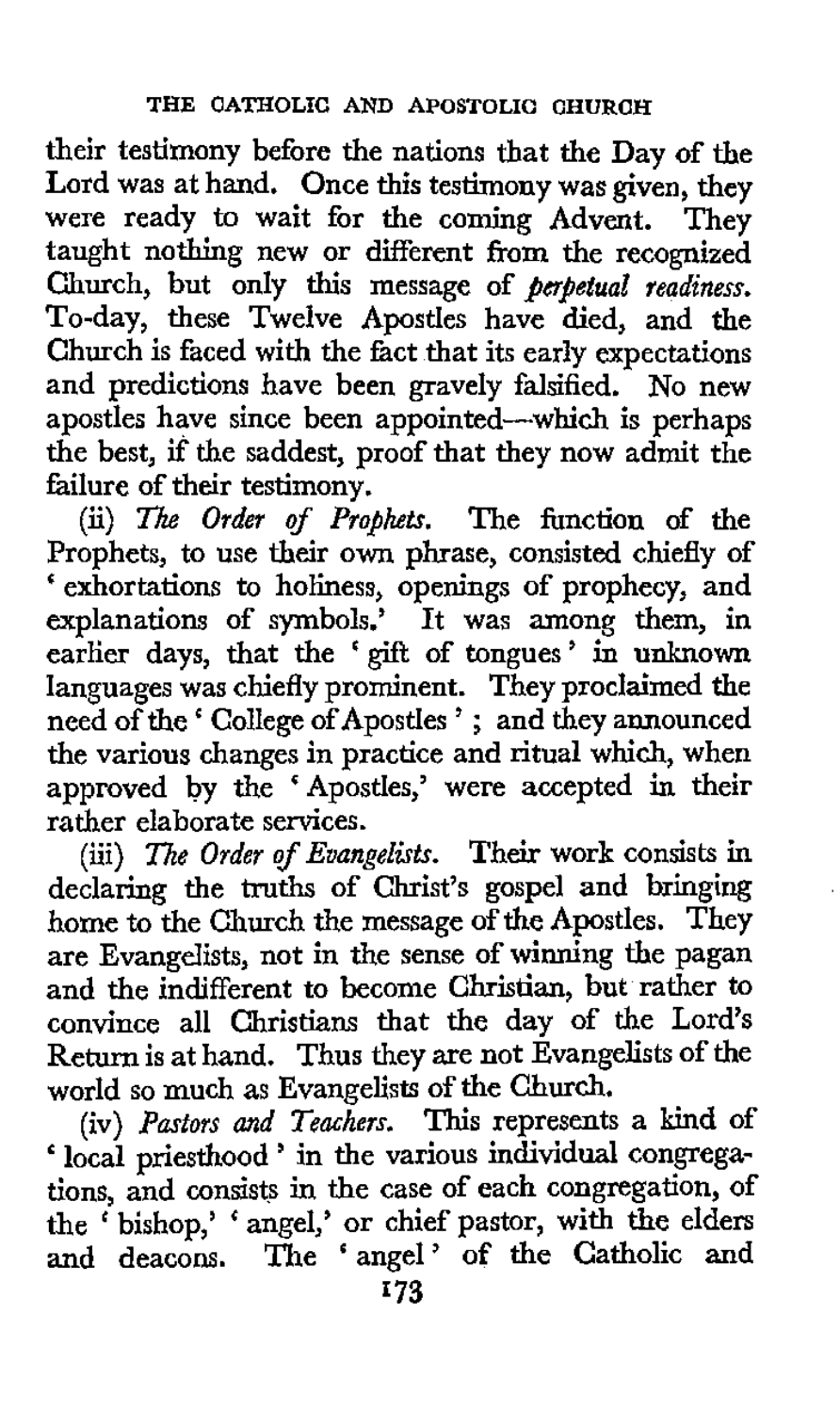Apostolic Church corresponds, in **a** partial way, *to* the ' bishop ' or deader of other denominations,

The Church's ministry has never been professional, but has been composed in large part of noted people who have been engaged in ordinary business or professions. The needs **of** the Church are maintained by tithes, the people being understood to contribute a tenth **of** their income for the support of work and ordinances.

Strangely enough, the services in each congregation to-day are deeply liturgical and formal. The ritual is very elaborate ; and the forms of worship have been appropriated from ancient sources, chiefly Eastern models. 'The liturgy, dating from **1842,** is mainly based on the recognized Greek, Roman, and Anglican liturgies, with additional prayers. Lights and incense are used ; and the vestments (surplice, alb, chasuble, **and** stole) are similar to the Roman communion.'

 $\mathcal{L}$ 

**This** point alone shows how little Irving had to do with the formation and build of the Church. His simple Presbyterian soul would have had no part or parcel in this most diverse and elaborate symbolism and ritual. **But** the people whom he attracted to him, eclectics from every strange church, were the originators **of** this diverse ceremonial. It all seems so odd and contradictory-on the one hand, the simplicity of the early passion and power **of** the Apostolic days ; and on the other hand, this elaborate ritual gleaned from the third and fourth centuries, when the church began to model itself **on** the political grandeur **of** the Roman Empire.

The Catholic and Apostolic Church is **not** one that **calls** for any criticism, and certainly invites no **hostility.**  It has not been aggressive in any way—indeed, one

*Chambers's Emyclo&dia,* **article** ' **Catholic and Apostolic Church** '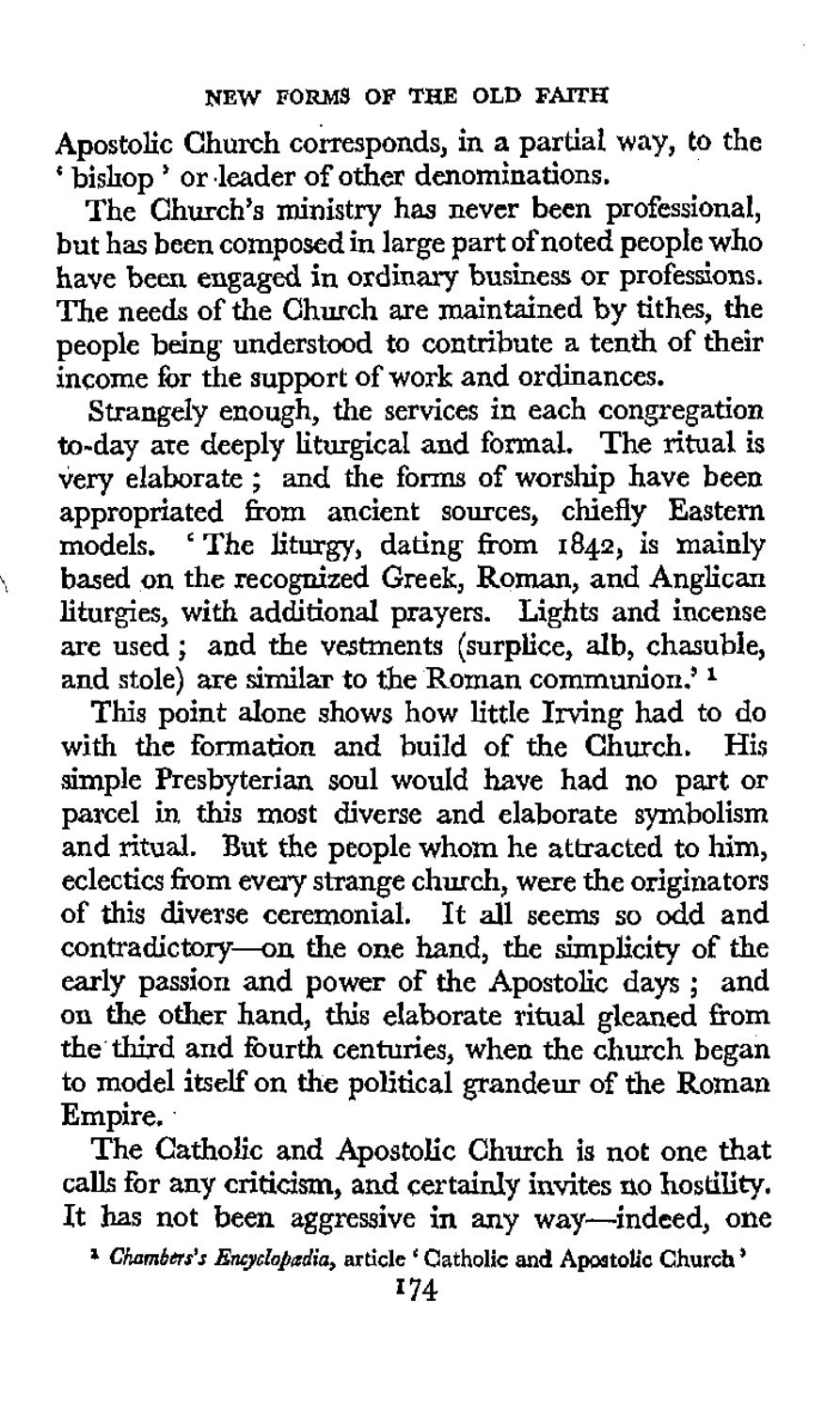might complain of it on that score. It has. had almost no *missionary* or converting zeal. It has never professed to stand as one church against **other** churches, but only as a witnessing community within the other churches. In early days, it did not ask its members to leave **other**  communions but only to be ' revived ' in their **own**  communion by a zealous expectation **of** the Coming Lord.

*5* 

In summary may **I** be allowed to refer to three points :

(i) *AU* millennia1 expectations of the nearness or immediacy of Christ's Return have proved themselves to be dangerous and unsettling. They lead to foolish judgments, and almost seem to *command* God regarding His own plans. It is right for all Christians to look for God's consummations of His **own** promises, praying and working for the coming of Christ's Kingdom. But to go preaching that Jesus is coming now or soon, here or there, is not true to New Testament teaching. have been amazed at the number of new disruptive religions, spoiling the Church's peace and unity, which owe their origin entirely to some unbalanced expectations regarding the Second Advent. There is hardly *a*  new religion nowadays that is not founded on some queer millennia1 expectation of the immediacy **of**  Christ's Return. The fact that these foolish predictions have been falsified throughout the centuries should make us regard all advent and millennial claims with grave suspicion.

(ii) **A** return to 'early apostolic conditions,' when analysed, is really an attempt to turn back the hands of the clock. The conditions of that day cannot be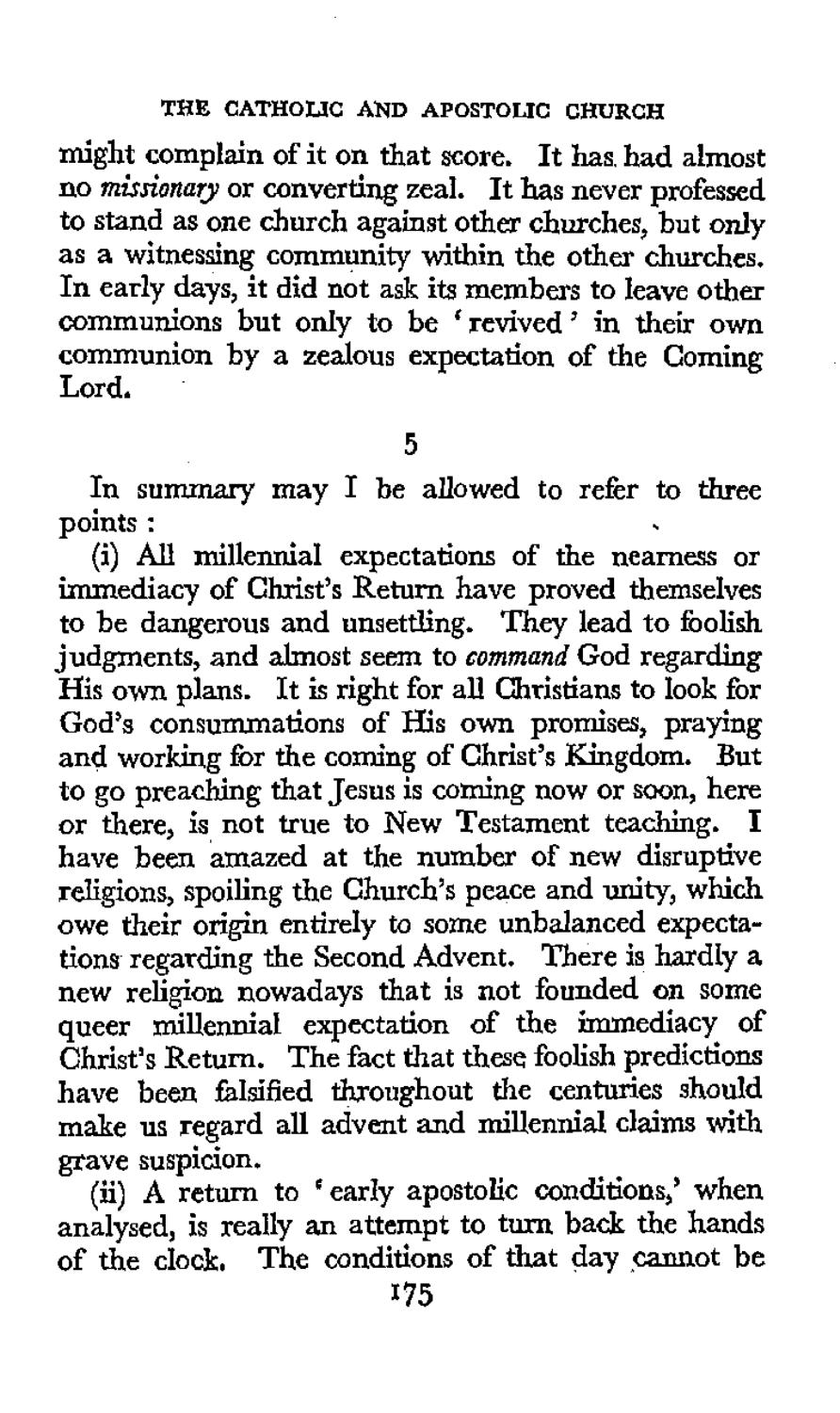recalled in **this.** But further, this attempt amounts to a subtle denial of the leading of the Holy Spirit. Accepted *in* our hearts, He will suggest and invent new plans for new occasions, Surely the Holy Spirit does not need to plagiarize His own past !

(iii) I find it very difficult to reconcile or harmonize the wonder and fervency of the first century with the elaborate and ornate rituals of the second and third, **as**  adopted by this communion. I do not wonder that the fire and passion of the Catholic and Apostolic Church has been strangely damped. Its symbolism and its ritual-arbitrarily adopted, and not laden **with** any of the mystical meaning of the Greek and Roman churches from which they are taken-would damp anything ! It is comparatively easy, even for a ' humble Presbyterian ' like myself, to understand and appreciate much of **the** hidden mystical meaning in many of the rites and the symbolism of the Greek and Roman . churches; they are laden and rich with ancient traditions. But what possible meaning can these ' adopted ' rites have for a church that simply votes to have them, just because they seem impressive? One might as well adopt the ceremonies of the Incas of Peru ; they too might be impressive, but they would be equally empty of **all** special meaning, In any case, the fervour, expectancy, and miracle of the apostolic days can only live under the simple and natural conditions of their **own** times.

 $\frac{1}{\sqrt{2}}$ 

Early Christianity came out of a religion of ritual-Jewish ritual. It burst the bonds, for no ritual, then or now, could contain the free natural joy and power of these early days. Only when the Church cooled, did ritual return. **It'** always tends to do so when spontaneity departs. I would humbly suggest to my